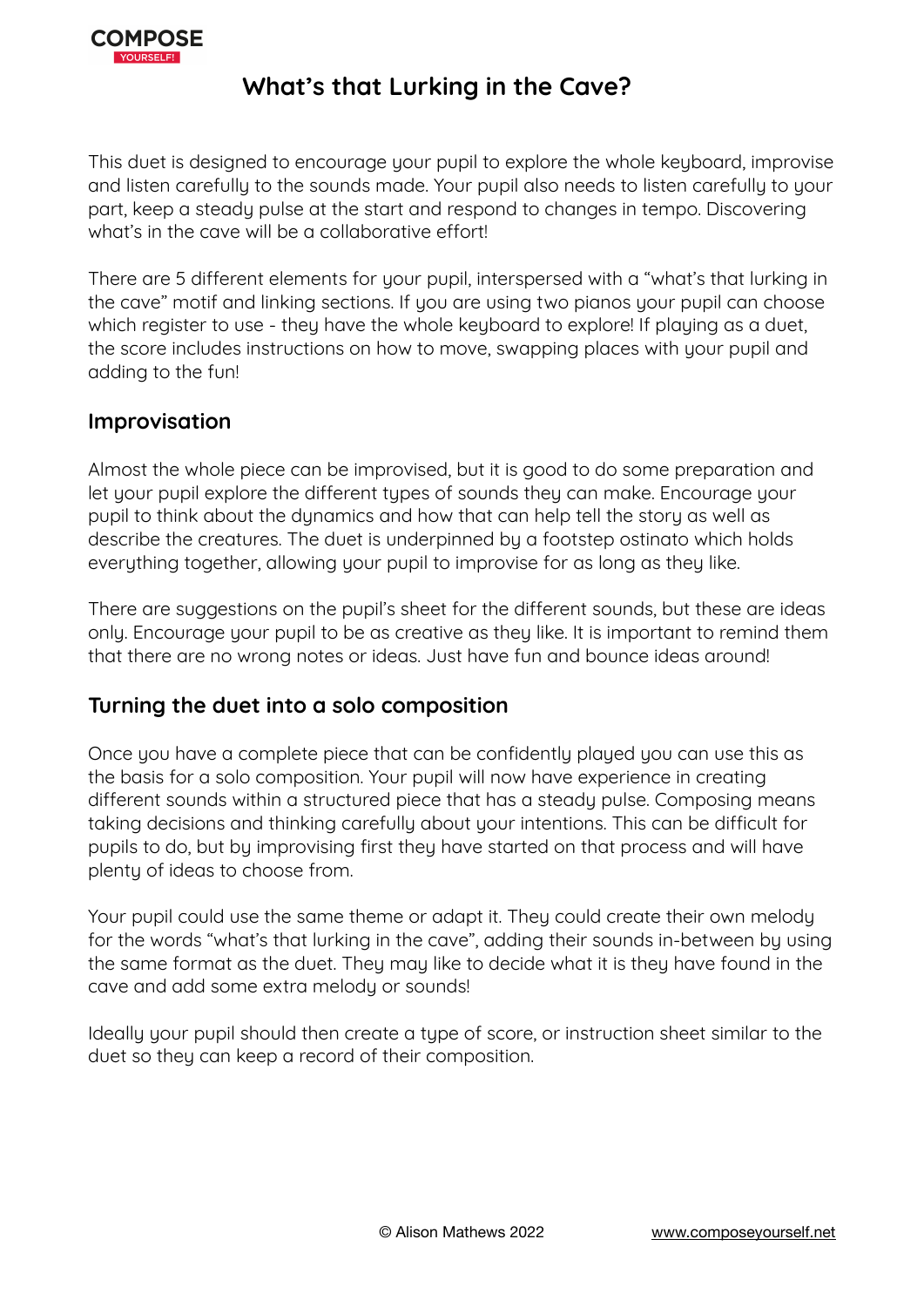

## **What's that Lurking in the Cave?**

You and your teacher are going to explore a cave! You can choose whether to use low, middle or high sounds but make sure you listen to your teachers part and keep a steady pulse when you play the footsteps at the start. Apart from the footsteps, the ideas below are suggestions only. Use your imagination and explore as much as you like!

**1**. You are walking slowly and carefully into a large, dark cave. All you can hear are your **footsteps** echoing….

The numbers are the order you play the notes in, **not** the fingering! Use 3rd fingers on the black keys.



**2**. Suddenly you hear something **slithering** and **sliding**….

RH for black keys, LH for white. Try playing together!



**3**. Then you hear something **flittering** and **fluttering**….

Try using keys far apart and alternating quickly between the two.



**4**. A large creature is **stomping** and **stamping** its feet angrily…..

Is the stamping noise far away or close by?

**5**. Finally there is a huge **ROAR**!

Try a double glissando using black and white keys together at the same time. For an echo put on the sustain pedal.

Use a roll of sellotape to push across the keys to make it easier on your fingers!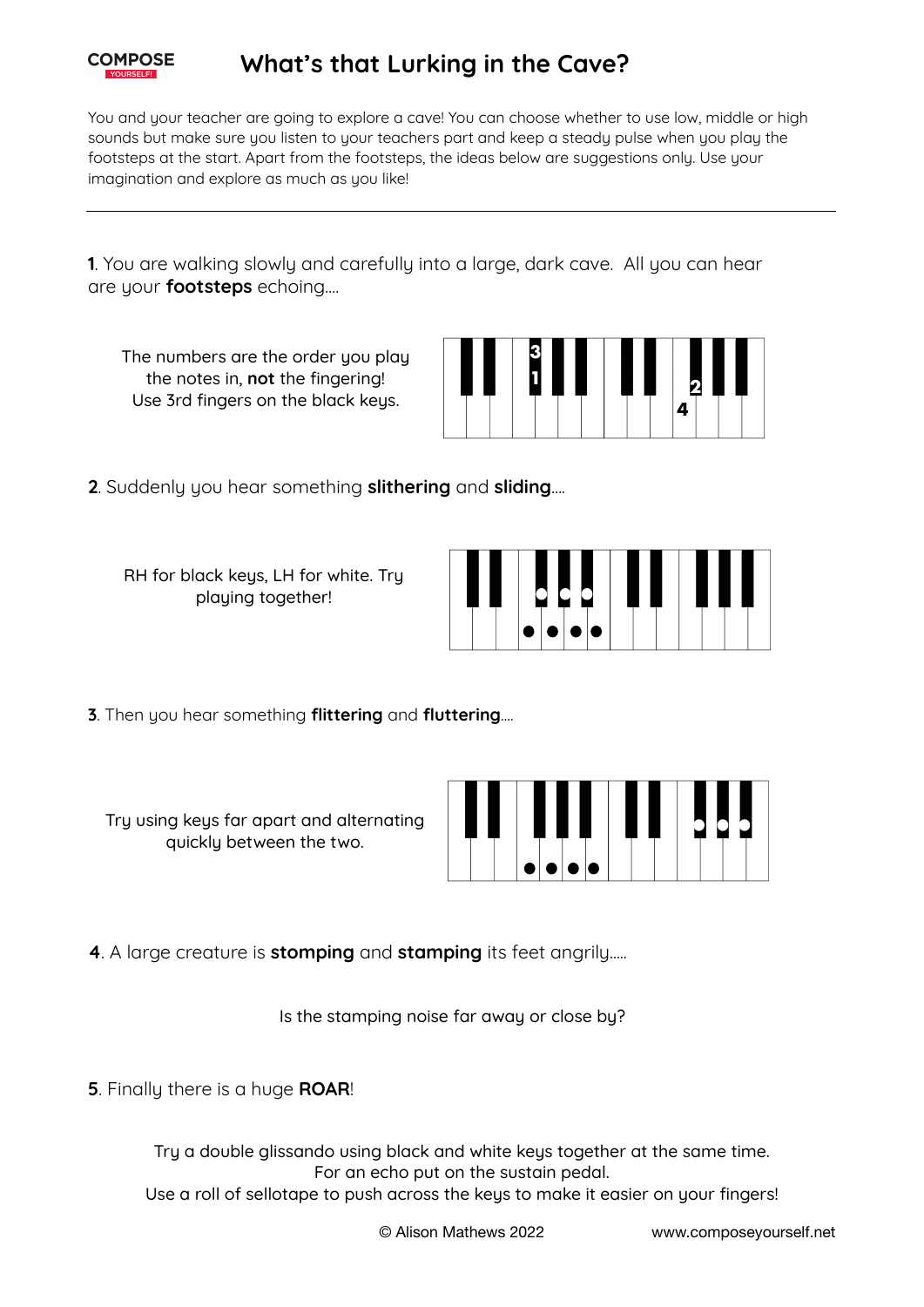# What's that Lurking in the Cave?

If you have an acoustic piano silently place a heavy object on as many of the lowest black keys as possible to create the echoes of the cave.



<sup>©</sup> Alison Mathews 2022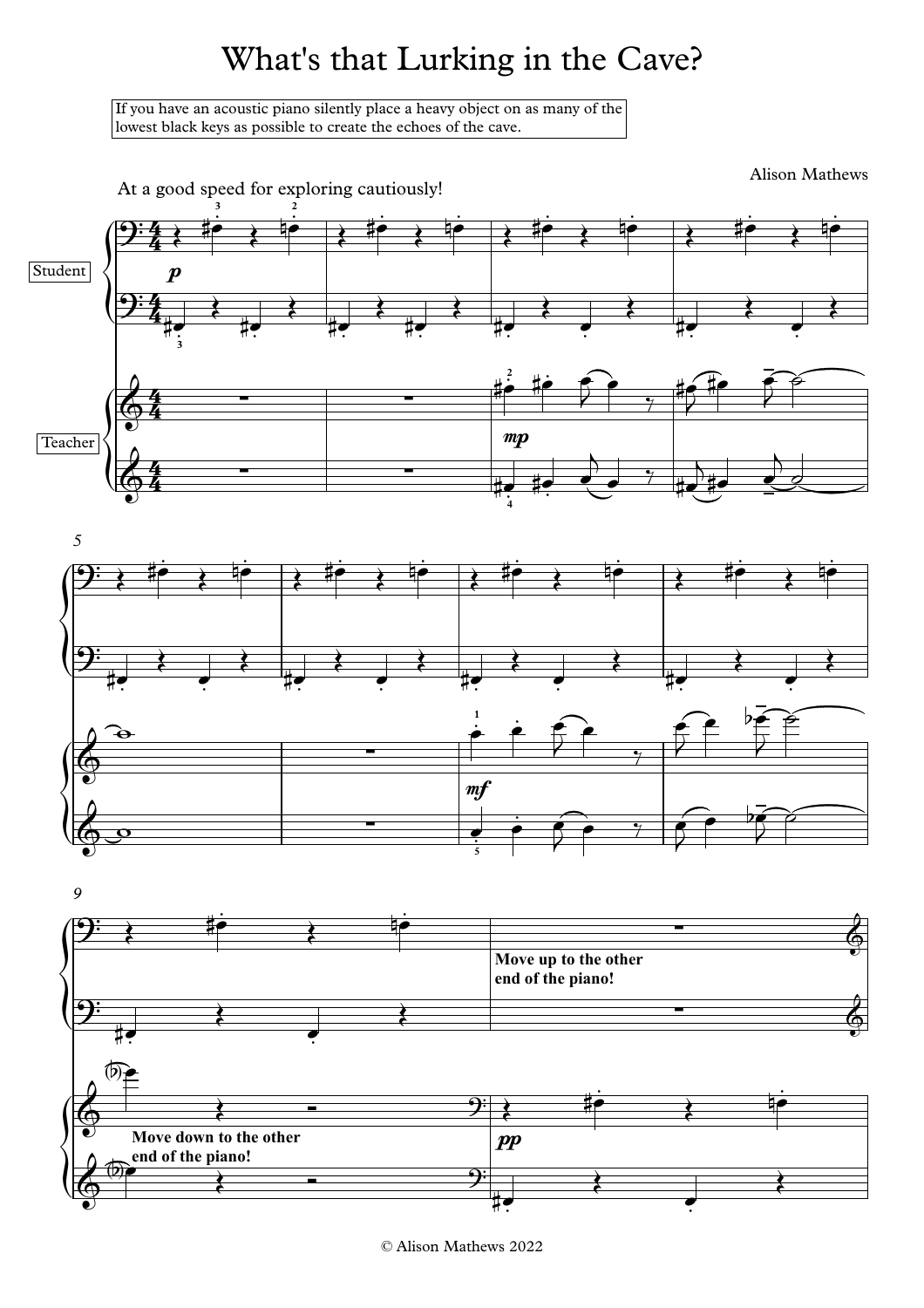

© Alison Mathews 2022